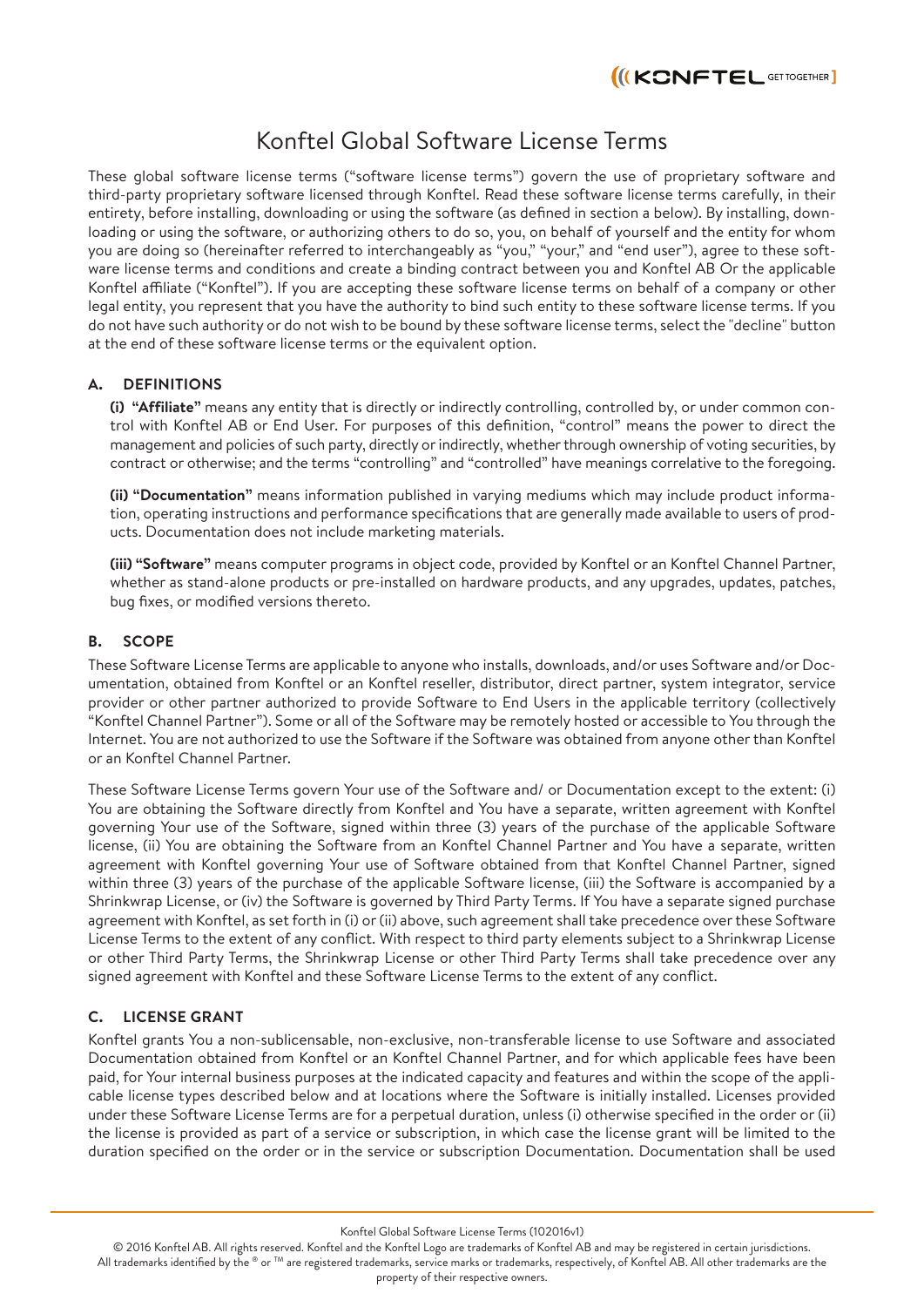II(KONFTEL GETTOGETHER

only in support of the authorized use of the associated Software. Software installed on mobile-devices and clients, such as a laptop or mobile phone, may be used outside of the country where the Software was originally installed, provided that such use is on a temporary basis only.

#### (i) **Right to Move License Entitlements**

Notwithstanding the foregoing limitation permitting use of the Software only at the location where it is initially installed, You may move eligible right to use license entitlements ("RTU") for certain specified Software from one location to another in accordance with Konftel's then-current software license portability policy ("License Portability Policy"), which License Portability Policy is available upon request, subject to the conditions set forth in this Section C (i):

(a) You shall provide written notice within ten (10) days to Konftel of any RTU moves including but not limited to, the number and type of licenses moved, the location of the original Server and the location of the new Server, the date of such RTU moves and any other information that Konftel may reasonably request;

(b) You may only move RTU's to and from Designated Processors or Servers supporting the same Software application;

(c) You must reduce the quantity of the licenses on the original Server by the number of RTU's being moved to the new Server;

(d) You acknowledge that: (1) You may be charged additional fees when moving RTU's as per Konftel's then-current License Portability Policy, (2) maintenance services do not cover system errors caused by moves not performed by Konftel, (3) You are responsible for any programming, administration, design assurance, translation or other activity to make sure the Software will scale and perform as specified as a result of any license moves, and if any such transfer results in a requirement for Konftel system engineering or requires the use of on-site Konftel personnel, You will be charged the Time and Materials fees for such activity;

(e) If Your maintenance coverage differs on licenses on the same product instance at the location of the new Server, service updates, recasts and/or fees may apply and any fee adjustments for differences in coverage will only be made on a going forward basis as of the date Konftel receives notice of the RTU move; and

(f) You may move RTU's from one Affiliate to another Affiliate provided that You comply with all of the conditions of this Section, including, without limitation, providing the name and address of the new Affiliate in Your written notice under subpart (a) above, and provided such new Affiliate agrees to be bound by these Software License Terms.

(ii) Non-Production License Grant. With respect to Software distributed by Konftel to You for non-production purposes, the scope of the license granted herein shall be to use the Software in a non-production environment solely for testing or other non-commercial purposes on a single computer or as otherwise designated by Konftel.

#### **D. ALL RIGHTS RESERVED**

Konftel or its licensors retain title to and ownership of the Software, Documentation, and any modifications or copies thereof. Except for the limited license rights expressly granted in these Software License Terms, Konftel or its licensors reserve all rights, including without limitation copyright, patent, trade secret, and all other intellectual property rights, in and to the Software and Documentation and any modifications or copies thereof. The Software contains trade secrets of Konftel, its suppliers, or licensors, including but not limited to the specific design, structure and logic of individual Software programs, their interactions with other portions of the Software, both internal and external, and the programming techniques employed.

#### **E. DISCLAIMER**

Any software security feature is not a guaranty against malicious code, deleterious routines, and other techniques and tools employed by computer "hackers" and other third parties to create security exposures. Compromised passwords represent a major security risk. Konftel encourages You to create strong passwords using three different character types, change Your password regularly and refrain from using the same password regularly. You must treat such information as confidential. You agree to notify Konftel immediately upon becoming aware of any

Konftel Global Software License Terms (102016v1)

© 2016 Konftel AB. All rights reserved. Konftel and the Konftel Logo are trademarks of Konftel AB and may be registered in certain jurisdictions. All trademarks identified by the ® or ™ are registered trademarks, service marks or trademarks, respectively, of Konftel AB. All other trademarks are the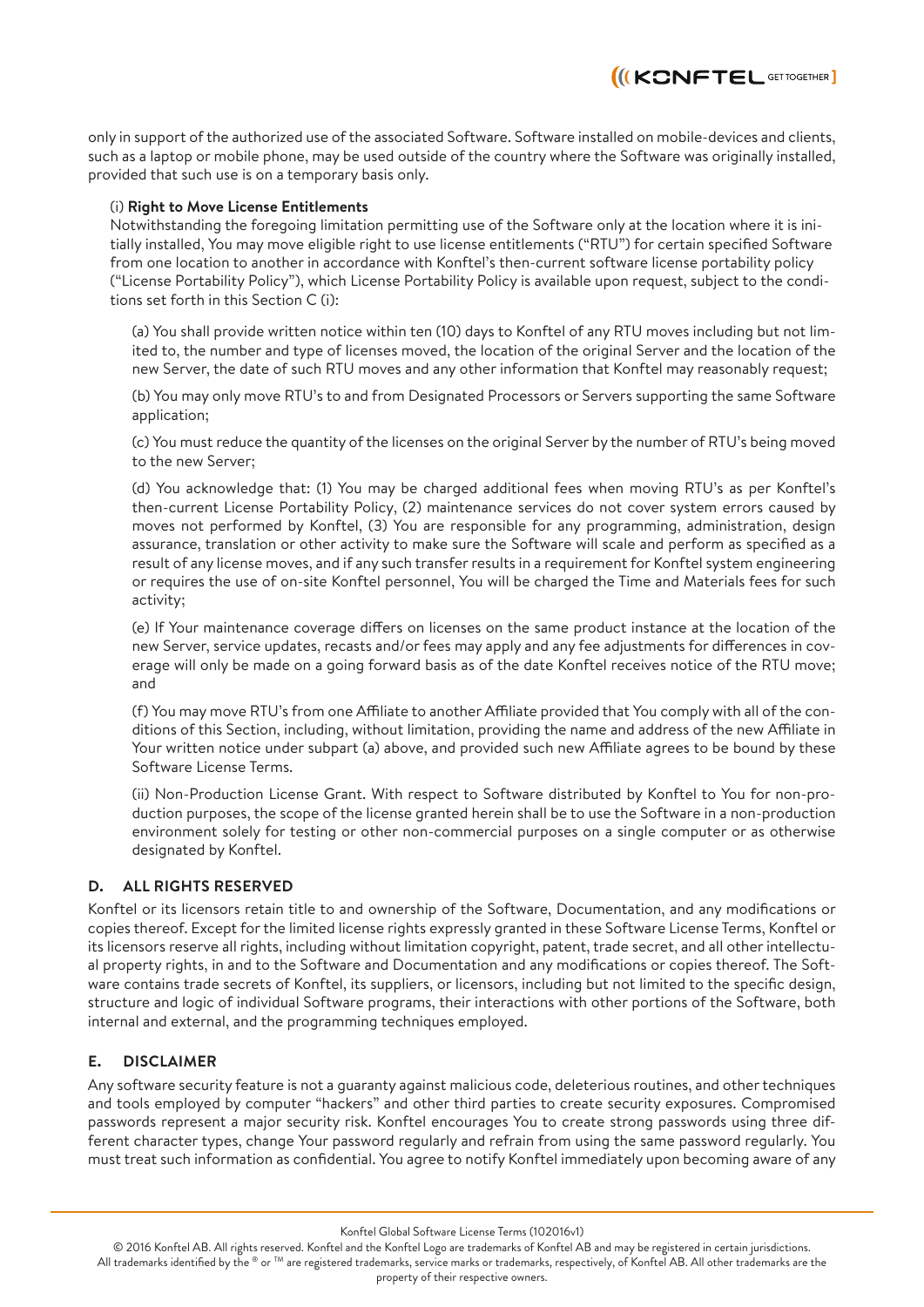

unauthorized use or breach of Your user name, password, account, or subscription. You are responsible for ensuring that Your networks and systems are adequately secured against unauthorized intrusion or attack and regularly back up of Your data and files in accordance with good computing practices.

## **F. GENERAL LICENSE RESTRICTIONS**

To the extent permissible under applicable law, You agree not to: (i) decompile, disassemble, reverse engineer, reverse translate or in any other manner decode the Software; (ii) alter, modify or create any derivative works or enhancements, adaptations, or translations of the Software or Documentation; (iii) sell, sublicense, lease, rent, loan, assign, convey or otherwise transfer the Software or Documentation except as expressly authorized by Konftel in writing, and any attempt to do so is void; (iv) distribute, disclose or allow use of the Software or Documentation, in any format, through any timesharing service, service bureau, network or by any other similar means, such as hosting or cloud, except as expressly authorized by Konftel in writing; (v) allow any service provider or other third party, with the exception of Konftel's authorized maintenance providers who are acting solely on behalf of and for the benefit of End User, to use or execute any software commands that facilitate the maintenance or repair of any product; (vi) gain access to or the use of any Software or part thereof without authorization from Konftel; (vii) enable or activate, or cause, permit or allow others to enable or activate any logins reserved for use by Konftel or Konftel's authorized maintenance providers; (viii) publish the results of any tests run on the Software; (ix) disclose, provide, or otherwise make available to any third party any trade secrets contained in the Software or Documentation; (x) use the Software in a virtualized environment except as expressly authorized by these Software License Terms, or (xi) permit or encourage any third party to do any of the foregoing.

End User agrees not to allow anyone other than its authorized employees, agents or representatives who have a need to use the Software or Documentation to have access to the Software or Documentation. End User agrees to inform any third party to whom You give access to the Software or Documentation of these Software License Terms and shall obligate such third party to comply with such terms and provisions. End User shall be responsible for End User and any authorized third party's failure to comply with these Software License Terms and shall indemnify Konftel for any damages, loss, expenses or costs, including attorneys' fees and costs of suit, incurred by Konftel as a result of non-compliance with this Section.

#### **Additional License Restrictions Applicable to the EU**

Notwithstanding the limitations in Sections C and F, solely to the extent an End User's resale rights cannot be precluded or restricted by mandatory applicable law, End Users located in a member state of the European Union may resell licenses subject to the following conditions:

(i) Prior to resale of a license, End User will promptly, but not less than 30 days prior to a resale, notify Konftel in writing of its intention to resell a license.

(ii) Unless expressly agreed otherwise in writing, End User will not be permitted to resell less than its entire license to a buyer.

(iii) End User will resell the Software subject to these Software License Terms and shall ensure that the buyer is bound by these Software License Terms.

(iv) Upon resale of a license, End User shall immediately and permanently cease all use of and destroy all copies of the Software and any related materials in End User's possession or control and, upon Konftel's request, certify such destruction in writing. Konftel may audit End User's compliance with the foregoing in accordance with Section K below.

(v) End User will keep appropriate records of all license resale including, but not limited to, the name and location of the buyer and the number and types of licenses resold.

(vi) End User acknowledges that: (a) resale of a license is subject to any relevant Third Party Terms; (b) maintenance services do not cover system errors caused by license resale not performed by Konftel; (c) Konftel is not responsible for any programming, administration, design assurance, translation or other activity to make sure the Software will scale and perform as specified as a result of any license resale, and if any such resale results in a requirement for Konftel system engineering or requires the use of on-site Konftel personnel, End User will be charged the then applicable Konftel time and materials rates for such activity; (d) any resale of a maintenance services agreement between Konftel and the original licensee is subject to Konftel's prior written approval. Konftel reserves the right

Konftel Global Software License Terms (102016v1)

© 2016 Konftel AB. All rights reserved. Konftel and the Konftel Logo are trademarks of Konftel AB and may be registered in certain jurisdictions. All trademarks identified by the ® or TM are registered trademarks, service marks or trademarks, respectively, of Konftel AB. All other trademarks are the property of their respective owners.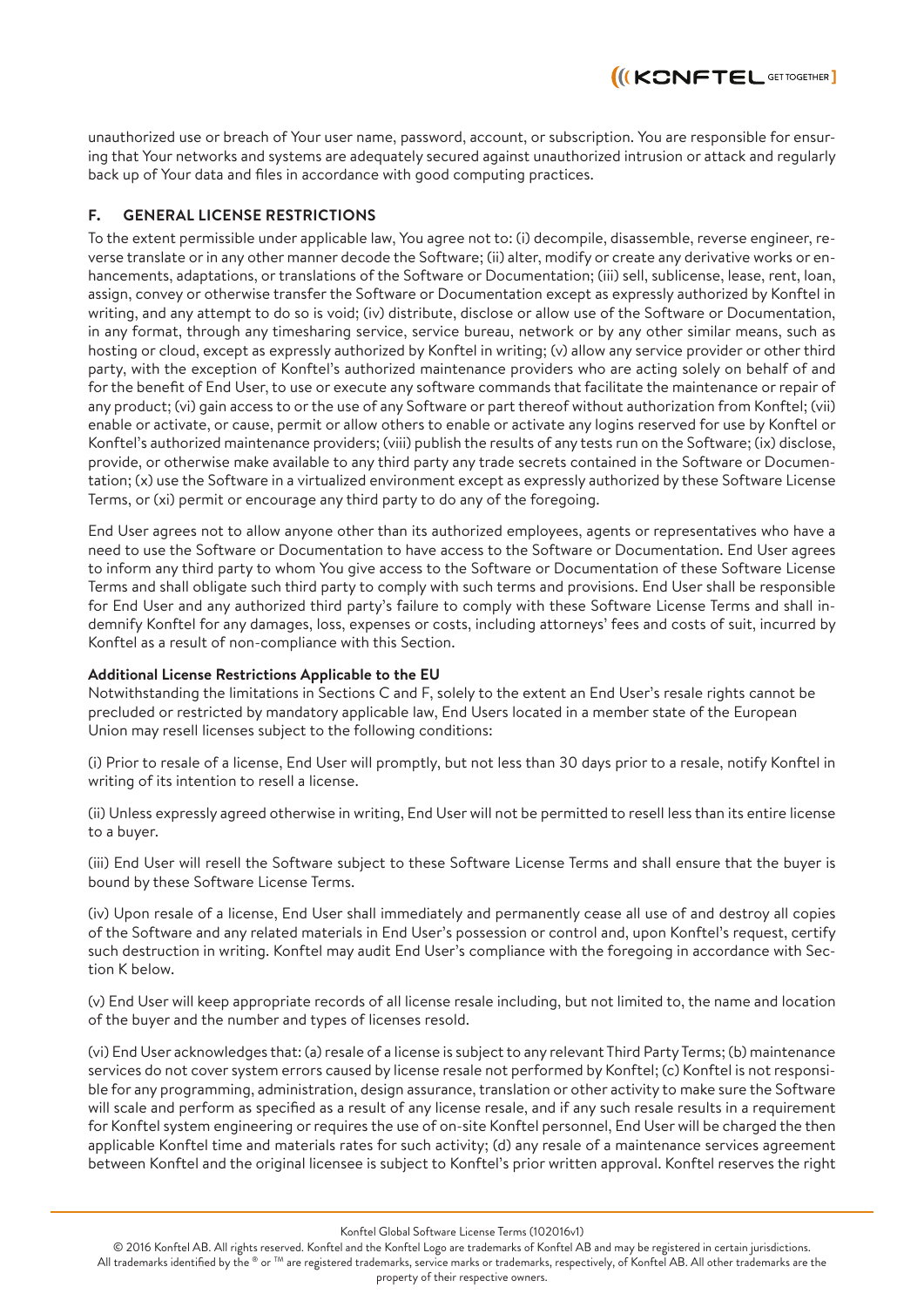to withhold such approval and/or offer the new licensee a maintenance services agreement subject to different terms and conditions; and (e) if not expressly agreed by Konftel in writing otherwise, the resale of licenses does not entitle the End User to cancel or partially cancel a maintenance services agreement during the agreed term.

II(KONFTEL GETTOGETHER

If the Software is rightfully located in a member state of the European Union and End User needs information about the Software in order to achieve interoperability of an independently created software program with the Software, End User will first request such information from Konftel. Konftel may charge End User a reasonable fee for the provision of such information. End User agrees to protect such information in accordance with Section Q below, and shall use such information only in accordance with the terms and conditions under which Konftel provides such information. To the extent that the End User is expressly permitted by applicable mandatory law to undertake any activities related to achieving interoperability of an independently created software program with the Software, End User will not exercise those rights until End User has given Konftel twenty (20) days written notice of its intent to exercise any such rights.

# **G. PROPRIETARY RIGHTS NOTICES**

You agree to retain, in the same form and location, all proprietary legends and/or logos of Konftel and/or Konftel's suppliers on any permitted copies of the Software or Documentation.

## **H. BACKUP COPIES.**

End User may create a reasonable number of archival and backup copies of the Software and the Documentation.

## **I. UPGRADES**

End User's right to use any upgrades to the Software shall be conditioned upon End User having a valid license to use the original Software and paying the applicable license fee to Konftel or an Konftel Channel Partner for such upgrade.

## **J. WARRANTY**

Konftel's Global Product Warranty Policy for End Users, which details a limited warranty for Software and Software media and the applicable procedures, exclusions, and disclaimers, is available through the following website: http://support.Konftel.com (or such successor site as designated by Konftel). NEITHER Konftel NOR ITS SUP-PLIERS MAKE ANY WARRANTY, EXPRESS OR IMPLIED, THAT SECURITY THREATS AND VULNERABILITIES WILL BE DETECTED OR SOFTWARE WILL RENDER AN END USER'S NETWORK OR PARTICULAR NETWORK ELEMENTS SAFE FROM INTRUSIONS AND OTHER SECURITY BREACHES. Please note that if You are acquiring the Software from an Konftel Channel Partner outside the United States of America or Canada, any warranty is provided to You by said Konftel Channel Partner and not by Konftel.

#### **K. COMPLIANCE**

Konftel and the Konftel Channel Partner who provided the Software have the right to inspect and/or audit (i) by remote polling or other reasonable electronic means at any time and (ii) in person during normal business hours and with reasonable notice End User's books, records, and accounts, to determine End User's compliance with these Software License Terms, including but not limited to usage levels. In the event such inspection or audit uncovers non-compliance with these Software License Terms, then without prejudice to Konftel's termination rights hereunder, End User shall promptly pay Konftel any applicable license fees. End User agrees to keep a current record of the location of the Software.

#### **L. TERMINATION OF LICENSE; EFFECT OF TERMINATION/ EXPIRATION**

If You breach these Software License Terms and if within ten (10) business days of Konftel's written request to cure, You have not cured all breaches of license limitations or restrictions, Konftel may, with immediate effect, terminate the licenses granted in these Software License Terms without prejudice to any available rights and remedies Konftel may have at law or in equity. Upon termination or expiration of the license for any reason, You must immediately destroy all copies of the Software and any related materials in Your possession or control and, upon Konftel's request, certify such destruction in writing. The provisions concerning confidentiality, the protec-

Konftel Global Software License Terms (102016v1)

© 2016 Konftel AB. All rights reserved. Konftel and the Konftel Logo are trademarks of Konftel AB and may be registered in certain jurisdictions.

All trademarks identified by the ® or ™ are registered trademarks, service marks or trademarks, respectively, of Konftel AB. All other trademarks are the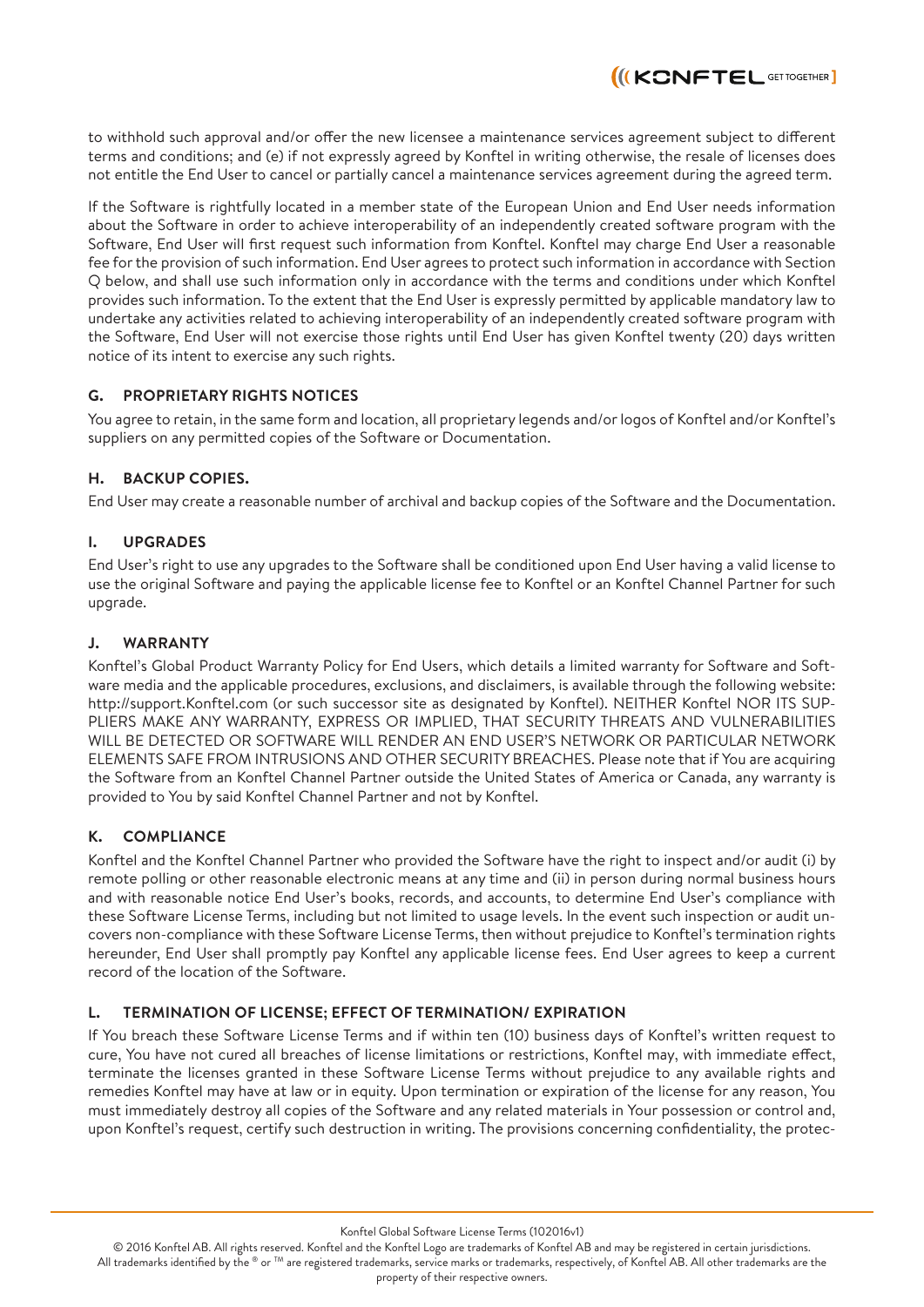tion of trade secrets and proprietary rights, license restrictions, export control, and all limitations of liability and disclaimers and restrictions of warranty (as well as any other terms which, by their nature, are intended to survive termination) will survive any termination or expiration of the Software License Terms.

**III KONFTEL GETTOGETHER** 

## **M. LICENSE TYPES**

Konftel grants You a license within the scope of the license types described below. Where the order documentation does not expressly identify a license type, the applicable license will be a Designated System License. The applicable number of licenses and units of capacity for which the license is granted will be one (1), unless a different number of licenses or units of capacity is specified in the documentation or other materials available to You. "**Designated Processor**" means a single stand-alone computing device. "**Server**" means a Designated Processor that hosts a software application to be accessed by multiple users. "**Instance**" means a single copy of the Software executing at a particular time: (i) on one physical machine; or (ii) on one deployed software virtual machine or similar deployment.

**(i) Designated System(s) License (DS).** End User may install and use each copy or an Instance of the Software only on a number of Designated Processors up to the number indicated in the order. Konftel may require the Designated Processor(s) to be identified in the order by type, serial number, feature key, Instance, location or other specific designation, or to be provided by End User to Konftel through electronic means established by Konftel specifically for this purpose.

**(ii) Concurrent User License (CU).** End User may install and use the Software on multiple Designated Processors or one or more Servers, so long as only the licensed number of Units are accessing and using the Software at any given time. A "Unit" means the unit on which Konftel, at its sole discretion, bases the pricing of its licenses and can be, without limitation, an agent, port or user, an e-mail or voice mail account in the name of a person or corporate function (e.g., webmaster or helpdesk), or a directory entry in the administrative database utilized by the Software that permits one user to interface with the Software. Units may be linked to a specific, identified Server or an Instance of the Software.

**(iii) Database License (DL).** End User may install and use each copy or an Instance of the Software on one Server or on multiple Servers provided that each of the Servers on which the Software is installed communicates with no more than one Instance of the same database.

**(iv) CPU License (CP).** End User may install and use each copy or Instance of the Software on a number of Servers up to the number indicated in the order provided that the performance capacity of the Server(s) does not exceed the performance capacity specified for the Software. End User may not re-install or operate the Software on Server(s) with a larger performance capacity without Konftel's prior consent and payment of an upgrade fee.

**(v) Named User License (NU).** You may: (i) install and use each copy or Instance of the Software on a single Designated Processor or Server per authorized Named User (defined below); or (ii) install and use each copy or Instance of the Software on a Server so long as only authorized Named Users access and use the Software. "Named User," means a user or device that has been expressly authorized by Konftel to access and use the Software. At Konftel's sole discretion, a "Named User" may be, without limitation, designated by name, corporate function (e.g., webmaster or helpdesk), an e-mail or voice mail account in the name of a person or corporate function, or a directory entry in the administrative database utilized by the Software that permits one user to interface with the Software.

**(vi) Shrinkwrap License (SR).** You may install and use the Software in accordance with the terms and conditions of the applicable license agreements, such as "shrinkwrap" or "clickthrough" license accompanying or applicable to the Software ("Shrinkwrap License").

#### **N. THIRD PARTY COMPONENTS**

You acknowledge certain software programs or portions thereof included in the Software may contain software (including open source software) distributed under third party agreements ("**Third Party Components**"), which contain terms regarding the rights to use certain portions of the Software ("**Third Party Terms**"). As required, information regarding distributed Linux OS source code (for those Products that have distributed Linux OS source code) and identifying the copyright holders of the Third Party Components and the Third Party Terms that apply

Konftel Global Software License Terms (102016v1)

© 2016 Konftel AB. All rights reserved. Konftel and the Konftel Logo are trademarks of Konftel AB and may be registered in certain jurisdictions. All trademarks identified by the ® or TM are registered trademarks, service marks or trademarks, respectively, of Konftel AB. All other trademarks are the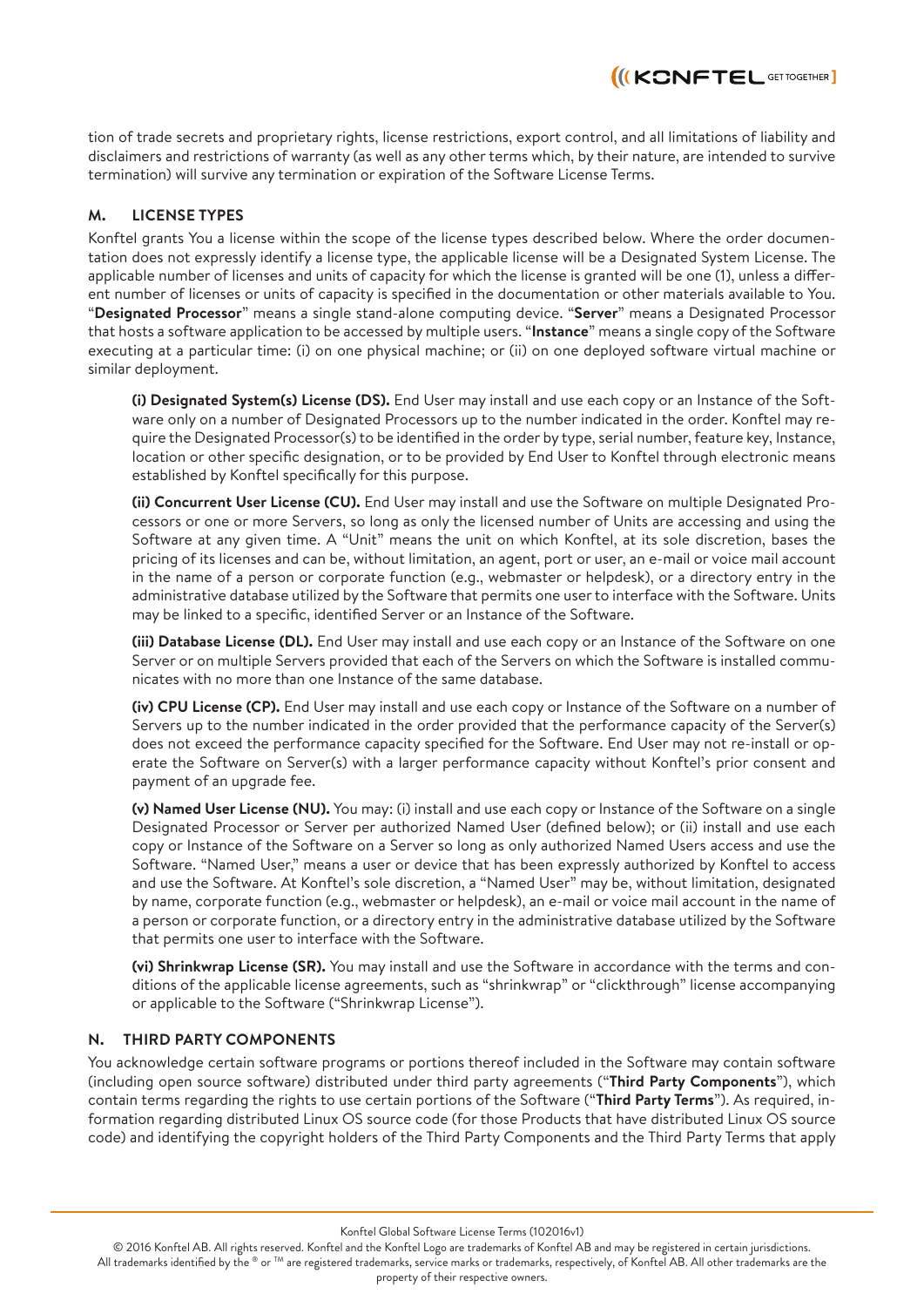is available in the Products, Documentation or on Konftel's website at: http://support.Konftel.com/Copyright (or such successor site as designated by Konftel). The open source software license terms provided as Third Party Terms are consistent with the license rights granted in these Software License Terms, and may contain additional rights benefiting You, such as modification and distribution of the open source software. The Third Party Terms shall take precedence over these Software License Terms, solely with respect to the applicable Third Party Components, to the extent that these Software License Terms impose greater restrictions on You than the applicable Third Party Terms.

II(KONFTEL GETTOGETHER

# **O. LIMITATION OF LIABILITY**

Except for personal injury claims or willful misconduct, and to the extent permitted under applicable law, neither Konftel, Konftel affiliates, their licensors or suppliers, nor any of their directors, officers, employees, or agents shall be liable for (i) any incidental, special, punitive, exemplary, statutory, indirect or consequential damages, (ii) any loss of profits or revenue, loss or corruption of data, toll fraud, or cost of cover, substitute goods or performance, or (iii) any direct damages arising under these software license terms in excess of the fees paid for the software giving rise to the claim in the twelve month period immediately preceding the date the claim arose. Regardless of whether they were advised, had other reason to know, or in fact knew of the possibility thereof and regardless of whether the limited remedies fail of their essential purpose. These limitations of liability in this section will apply to any damages, however caused, and on any theory of liability, whether for breach of contract, tort (including, but not limited to, negligence), or otherwise.

# **P. PROTECTION OF SOFTWARE AND DOCUMENTATION**

End User acknowledges that the Software and Documentation are confidential information of Konftel and its suppliers and contain trade secrets of Konftel and its suppliers. End User agrees at all times to protect and preserve in strict confidence the Software and Documentation using no less than the level of care End User uses to protect its own information of a confidential nature and to implement reasonable security measures to protect the trade secrets of Konftel and its suppliers.

# **Q. PERSONAL DATA**

Your privacy is important to Konftel. Konftel's data privacy policy can be found at http://investors.Konftel.com/ governance/data\_privacy.asp (or such successor site as designated by Konftel). The download or use of the Software may require the processing of personal data (including, but not limited to contact name, company address, company phone or fax, or company email) pertaining to Your company or to Your company's personnel. Such data will be used by Konftel for communication, administrative, and operational purposes related to the Software, including but not limited to tracking Software activations, communicating regarding trouble tickets and alarms, and providing Software updates. Personal data required to download or use the Software must be submitted to Konftel. Failing the submission of such data, the download or use of the Software may not be possible. You or Your personnel have a right to access and correct erroneous personal data pertaining to You or Your personnel and to object for legitimate reasons to the processing and transfer of this data. You can exercise this right by contacting in writing the Data Privacy Officer of the applicable Konftel Affiliate.

# **R. HIGH RISK ACTIVITIES**

The Software is not fault-tolerant and is not designed, manufactured or intended for any use in any environment that requires fail-safe performance in which the failure of the Software could lead to death, personal injury or significant property damage ("High Risk Activities"). Such environments include, among others, control systems in a nuclear, chemical, biological or other hazardous facility, aircraft navigation and communications, air traffic control, and life support systems in a healthcare facility. End User assumes the risks for its use of the Software in any such High Risk Activities.

# **S. IMPORT/EXPORT CONTROL**

End User is advised that the Software is of U.S. origin and subject to the U.S. Export Administration Regulations (""EAR"). The Software also may be subject to applicable local country import/export laws and regulations. Diversion contrary to U.S. and/ or applicable local country law and/ or regulation is prohibited. You agree not to directly or indirectly export, re-export, import, download, or transmit the Software to any country, end user or for any use that is contrary to applicable U.S. and/ or local country regulation or statute (including but not limited to

Konftel Global Software License Terms (102016v1)

© 2016 Konftel AB. All rights reserved. Konftel and the Konftel Logo are trademarks of Konftel AB and may be registered in certain jurisdictions. All trademarks identified by the ® or ™ are registered trademarks, service marks or trademarks, respectively, of Konftel AB. All other trademarks are the property of their respective owners.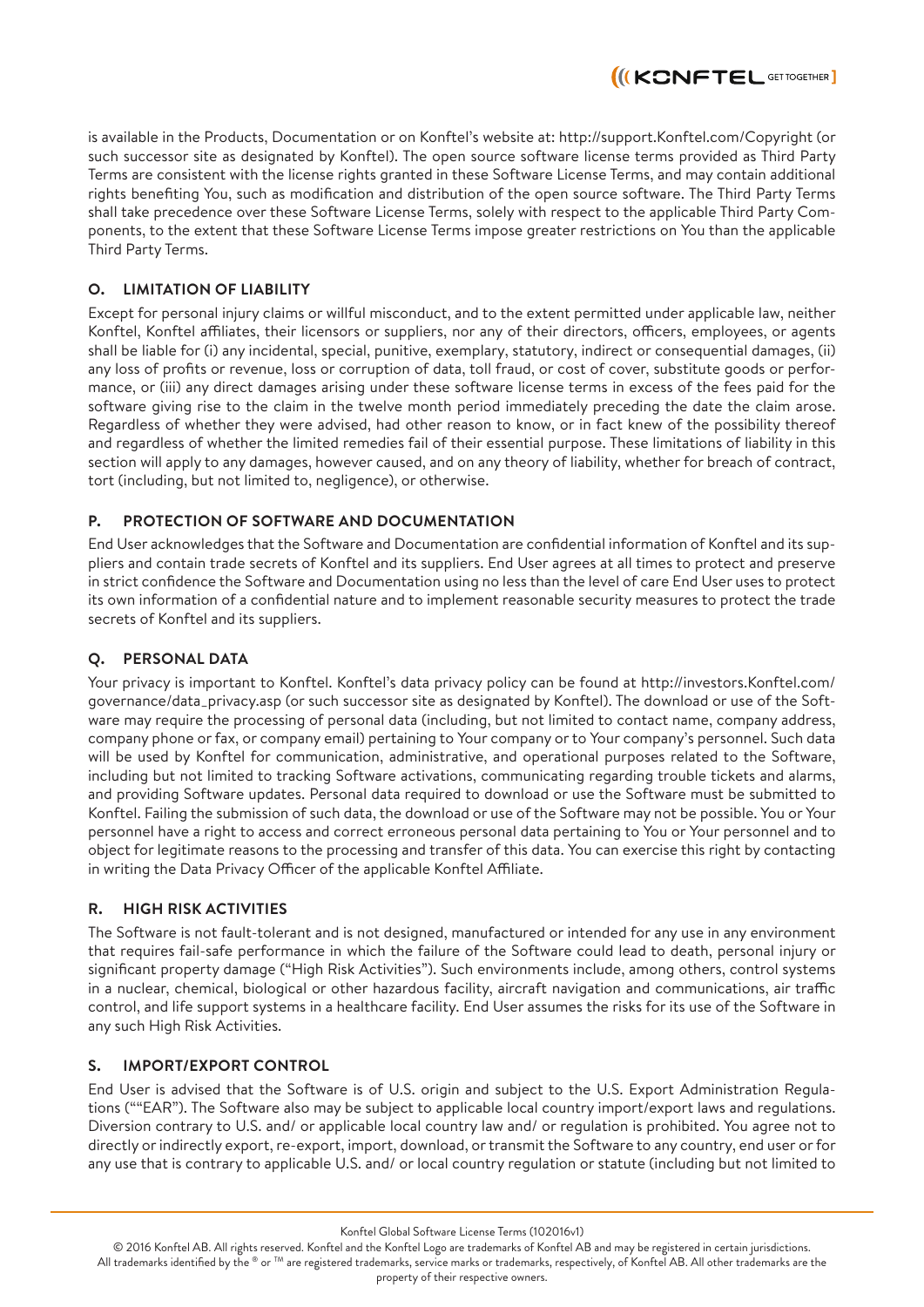those countries embargoed by the U.S. government). You represent that any governmental agency has not issued sanctions against the End User or otherwise suspended, revoked or denied End User's import/export privileges. You agree not to use or transfer the Software for any use relating to nuclear, chemical or biological weapons, or missile technology, unless authorized by the U.S. and or any applicable local government by regulation or specific written license. Additionally, You are advised that the Software may contain encryption algorithm or source code that may not be exported to government or military end users without a license issued by the U.S. BIS and any other country's governmental agencies, where applicable.

II(KONFTEL GETTOGETHER

# **T. U.S. GOVERNMENT END USERS**

The Software is classified as "commercial computer software" and the Documentation is classified as "commercial computer software documentation" or "commercial items," pursuant to 48 CFR FAR 12.212 or DFAR 227.7202, as applicable. Any use, modification, reproduction, release, performance, display or disclosure of the Software or Documentation by the Government of the United States shall be governed solely by the terms of these Software License Terms and shall be prohibited except to the extent expressly permitted by these Software License Terms, and any use of the Software and/ or Documentation by the Government constitutes agreement to such classifications and to these Software License Terms.

#### **U. ACKNOWLEDGEMENT**

End User acknowledges that certain Software may contain programming that: (i) restricts, limits and/or disables access to certain features, functionality or capacity of such Software subject to the End User making payment for licenses to such features, functionality or capacity; or (ii) periodically deletes or archives data generated by use of the Software and stored on the applicable storage device if not backed up on an alternative storage medium after a certain period of time; or (iii) may rely on a third party analytics service to collect and generate aggregated user data which Konftel uses to improve product performance and its functionality. Please refer to the following website for more information: http://www.google.com/privacy.html (or such successor site as designated by Google). By accepting these Software License Terms and continued use of the Software, service, or subscription, You consent to the use of such an analytics service to analyze such data.

#### **V. MISCELLANEOUS**

These Software License Terms and any dispute, claim or controversy arising out of or relating to these Software License Terms ("Dispute"), including without limitation those relating to the formation, interpretation, breach or termination of these Software License Terms, or any issue regarding whether a Dispute is subject to arbitration under these Software License Terms, will be governed by New York State laws, excluding conflict of law principles, and the United Nations Convention on Contracts for the International Sale of Goods.

Any Dispute shall be resolved in accordance with the following provisions. The disputing party shall give the other party written notice of the Dispute. The parties will attempt in good faith to resolve each Dispute within thirty (30) days, or such other longer period as the parties may mutually agree, following the delivery of such notice, by negotiations between designated representatives of the parties who have dispute resolution authority. If a Dispute that arose anywhere other than in the United States or is based upon an alleged breach committed anywhere other than in the United States cannot be settled under these procedures and within these timeframes, it will be conclusively determined upon request of either party by a final and binding arbitration proceeding to be held in accordance with the Rules of Arbitration of the International Chamber of Commerce by a single arbitrator appointed by the parties or (failing agreement) by an arbitrator appointed by the President of the International Chamber of Commerce (from time to time), except that if the aggregate claims, cross claims and counterclaims by any one party against any or all other parties exceed One Million US Dollars at the time all claims, including cross claims and counterclaims are filed, the proceeding will be held in accordance with the Rules of Arbitration of the International Chamber of Commerce by a panel of three arbitrator(s) appointed in accordance with the Rules of Arbitration of the International Chamber of Commerce. The arbitration will be conducted in the English language, at a location agreed by the parties or (failing agreement) ordered by the arbitrator(s). The arbitrator(s) will have authority only to award compensatory damages within the scope of the limitations of these Software License Terms and will not award punitive or exemplary damages. The arbitrator(s) will not have the authority to limit, expand or otherwise modify the terms of these Software License Terms. The ruling by the arbitrator(s) will be final and binding on the parties and may be entered in any court having jurisdiction over the parties or any of their assets. The parties will evenly split the cost of the arbitrator(s)' fees, but each party will bear its own attor-

Konftel Global Software License Terms (102016v1)

© 2016 Konftel AB. All rights reserved. Konftel and the Konftel Logo are trademarks of Konftel AB and may be registered in certain jurisdictions. All trademarks identified by the ® or ™ are registered trademarks, service marks or trademarks, respectively, of Konftel AB. All other trademarks are the property of their respective owners.